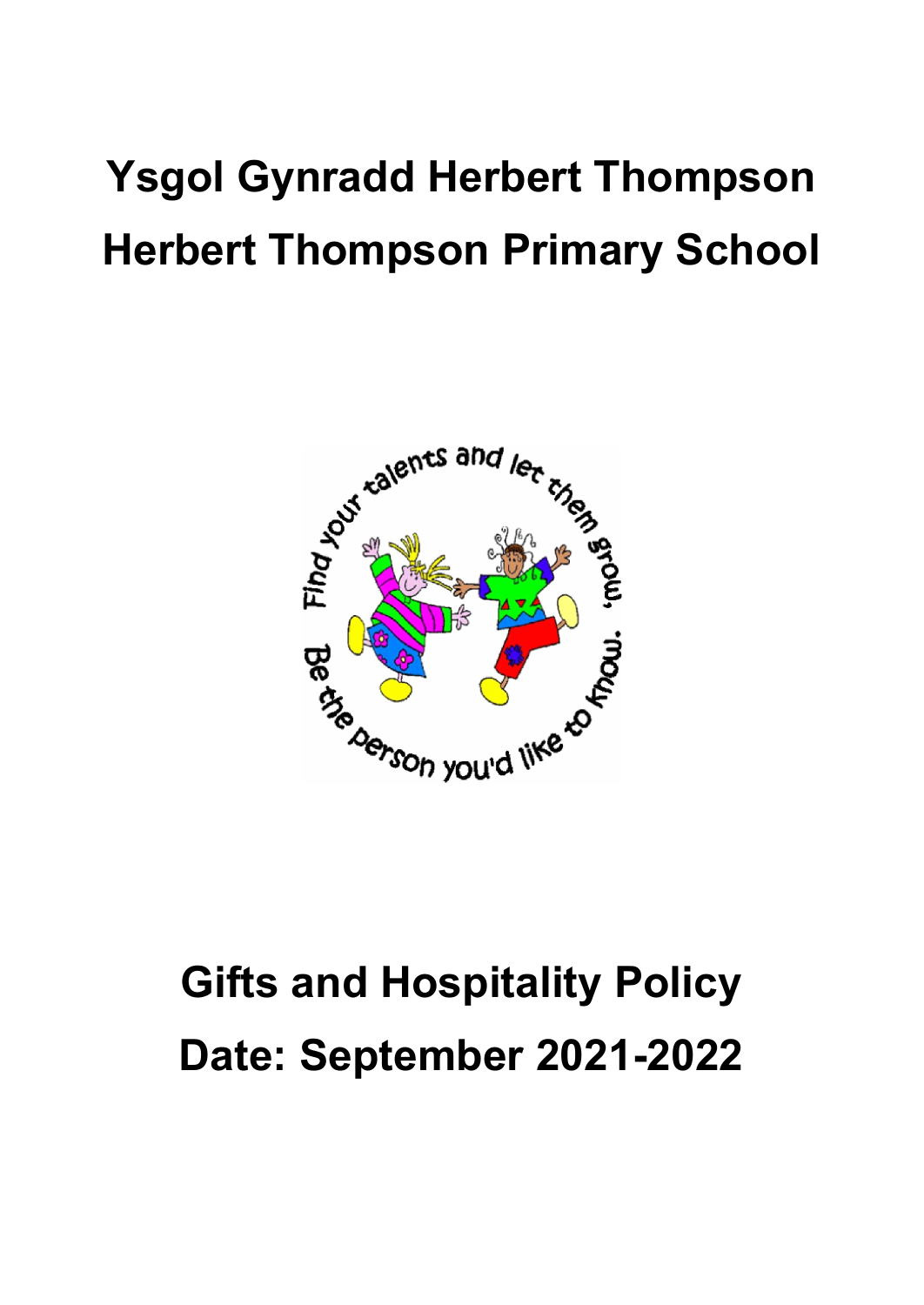#### **INTRODUCTION**

This policy supplements Schools' Financial Procedure Rules. The content of the policy is intended to encourage a consistent approach to the acceptance of gifts and hospitality, and to keep in line with recognised good practice. Any employee seeking to make alternative arrangements should seek advice and approval from the Audit and Risk Manager.

The school has established a gifts and hospitality register. A new register will be started for each academic year. The main aim of the register is to create transparency about any gifts and hospitality received, so that there are no grounds for suspicion about influence on school decisions as a result of gifts/hospitality. If no gifts/hospitality are received by the school in an academic year, the register will be crossed through and marked as "nil".

The school will include information of gifts and hospitality in the Annual Report to Parents.

#### **DEFINITIONS**

**Hospitality received** – any entertainment beyond the offer of non-alcoholic drinks and light refreshments, which would reasonably be regarded as normal social congress, offered to the teacher or officer at the school in his/her official capacity or in the course of their duties as a teacher or employee of the school. Hospitality can include (but not exclusively) entertaining individuals to meals, travel opportunities, hotel accommodation, invitations to events, sporting and theatre tickets.

**Gift** – any tangible item given to a member of the teaching or support staff (including the Headteacher) arising out of his/her official duties and position within the school.

**Hospitality provided** – any hospitality, gifts or other benefits offered to organisations or individuals.

**Other benefits** – any other benefit offered to a member of the teaching or support staff in the course of or arising from their official duties, not covered by the definitions of "Gifts" or "Hospitality" above.

#### **PROCEDURES**

In order to protect both staff and the reputation of the Council from accusations of bribery or corruption, staff are not permitted, directly or indirectly, to accept any gift, hospitality, reward or other benefit from any source (including organisations, students, other employees and members of the public) with whom he/she has been brought into contact or maintains contact only by reason of the duties for which they are employed by the Council/Diocese.

#### **EXCEPTIONS TO THIS ARE:**















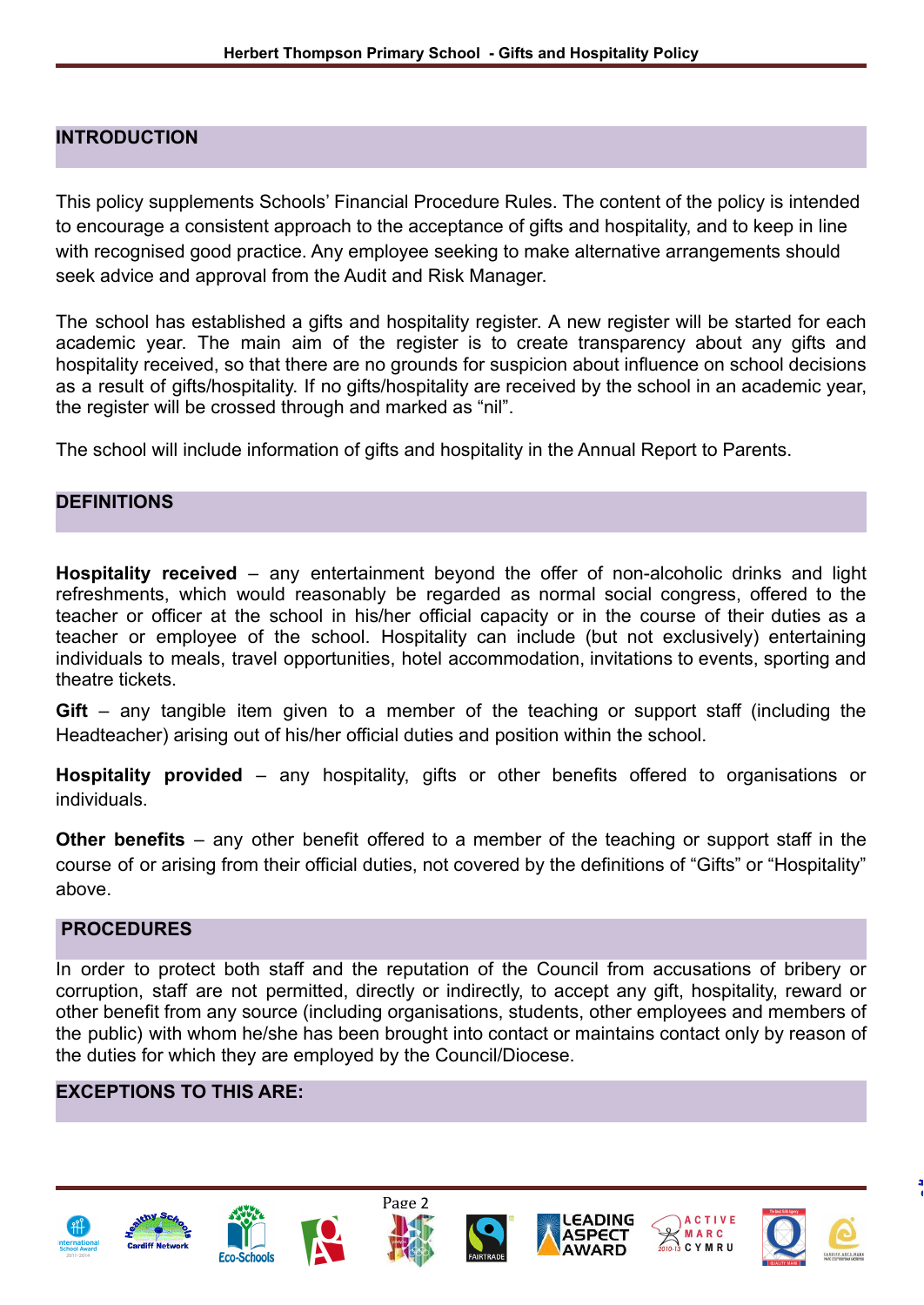(a) occasional gifts which are regarded as trivial and where the nominal value received by any one person is under £25, such as

> Diaries **Calendars** Pens Modest gifts given by individuals (such as parents or children) to express gratitude.

In exceptional circumstances, e.g. where a group of parents have contributed together to provide a gift, a Headteacher can approve such items up to a limit of £100 and record this approval in the register.

It is also permissible, where gifts of this nature are regularly received from a variety of sources, for the gifts to be collected and raffled in order to raise money for charity. This is acceptable as long as the Headteacher is agreeable to taking responsibility for ensuring that the administration of such events is properly conducted.

- (b) conventional hospitality e.g. working lunches in the course of official visits, where the frequency and the total cost of hospitality is reasonable and would not be construed by an impartial observer as affecting the employee's judgement regarding the work for which they are employed. It should be clear that the hospitality received is corporate, rather than personal, in nature. This kind of corporate hospitality will often be reciprocated by the school. Employees who are in doubt about the nature, regularity or value of any such hospitality or benefit must receive express written authorisation from the Headteacher/Chair of Governors before accepting the hospitality or benefit. It is not possible to define 'reasonable' and employees must use their discretion. In cases of corporate hospitality it would normally be expected, for example, that any hospitality where the value exceeds £25 be referred for authorisation.
- (c) Where a more valuable gift or benefit is offered from which the school in general might benefit, rather than an individual employee, acceptance will be at the discretion of the Headteacher and should be referred to the Governing Body.
- (d) Occasions when it is necessary for the school to offer hospitality to organisations or individuals. Such arrangements should be made by the Headteacher or Chair of Governors.
- 3.2 More expensive or unique civic gifts from, for example, foreign visitors, may be accepted on behalf of the school and will remain the school's property.
- 3.3 Staff responsible for the purchase of supplies, equipment, services or the commissioning of contractors must take particular care to ensure that there can be no criticism that unequal treatment has been given to suppliers involved in tendering processes through the acceptance of gifts or other benefits.
- 3.4 Any officers specifically responsible for approving contracts must not accept any gifts or hospitality from any contractor which may have an interest in such contracts.















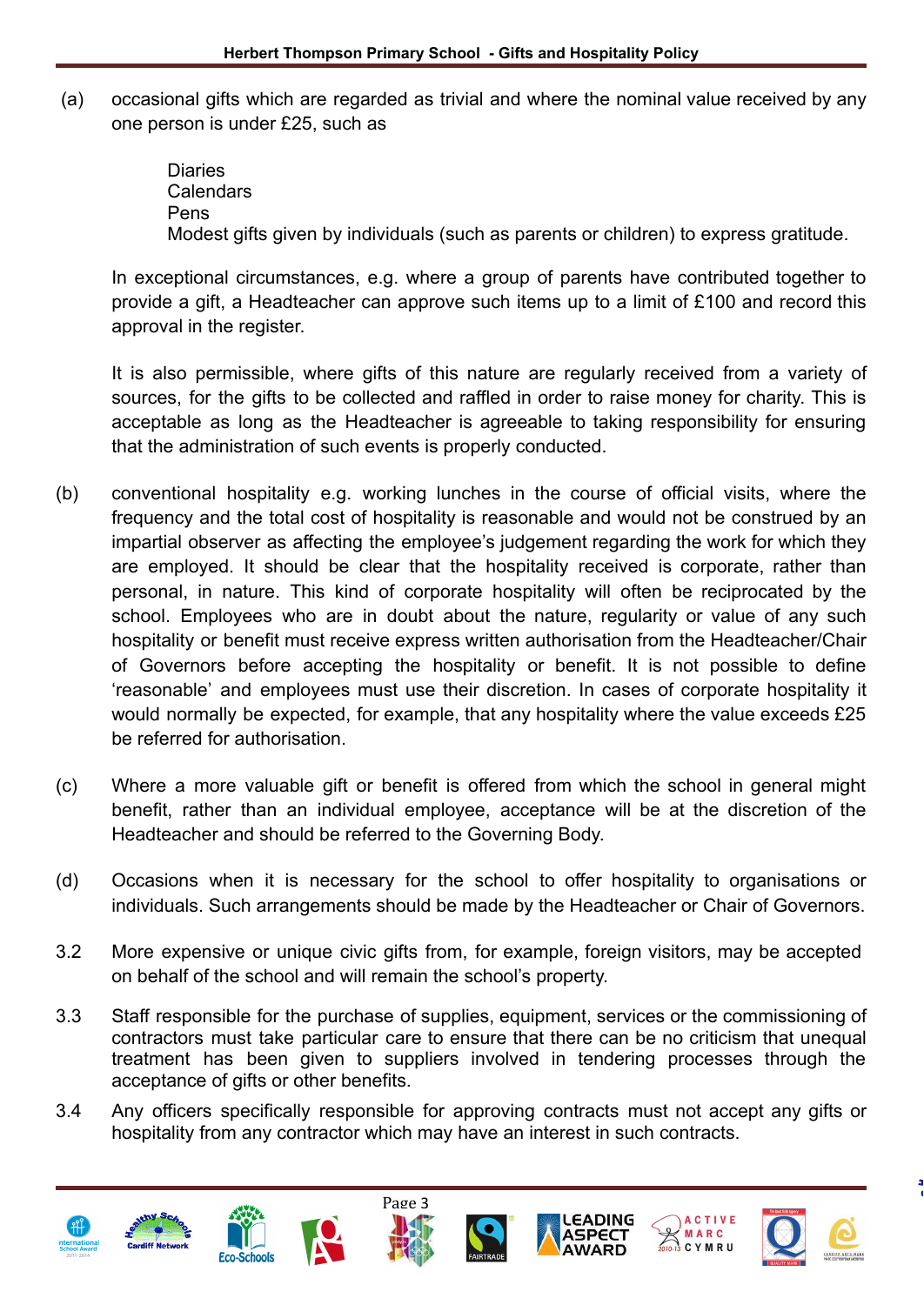- 3.5 Staff should always bear in mind the need not to behave so that the impression might be given or interpreted by any member of the public, pupil / parent or organisation with whom they deal that they may be influenced by any gift, benefit or behaviour to show favour or disfavour to any person or organisation in respect of the work for which they are employed. If a member of staff is in any doubt as to the propriety of receiving any gift or hospitality then the employee must consult the Headteacher. If the Headteacher is in doubt, the Chair of Governors should be consulted.
- 3.6 Any promotional offers given by suppliers to employees responsible for purchasing goods are the property of the Council.
- 3.7 When hospitality has to be declined, those making the offer should be courteously but firmly informed of the procedures and standards operating within the Council.
- 3.8 When a gift is received, but not authorised for acceptance, it shall be returned to the giver.
- 3.9 In accordance with The School Governor's Annual Reports (Wales) Regulations 2001, the Governing Body must include details in the annual report to parents of the "application of any gifts made to the school".
- 3.10 Employees who are found not to have acted in accordance with the above policy may be disciplined and in serious cases this may be treated as gross misconduct.

| <b>Date</b>    | <b>Review Date</b> |
|----------------|--------------------|
| September 2021 | September 2022     |

| <b>Chair of Finance Committee:</b> | Date: |  |
|------------------------------------|-------|--|
| <b>Chair of Governors:</b>         | Date: |  |
| Headteacher:                       | Date: |  |



















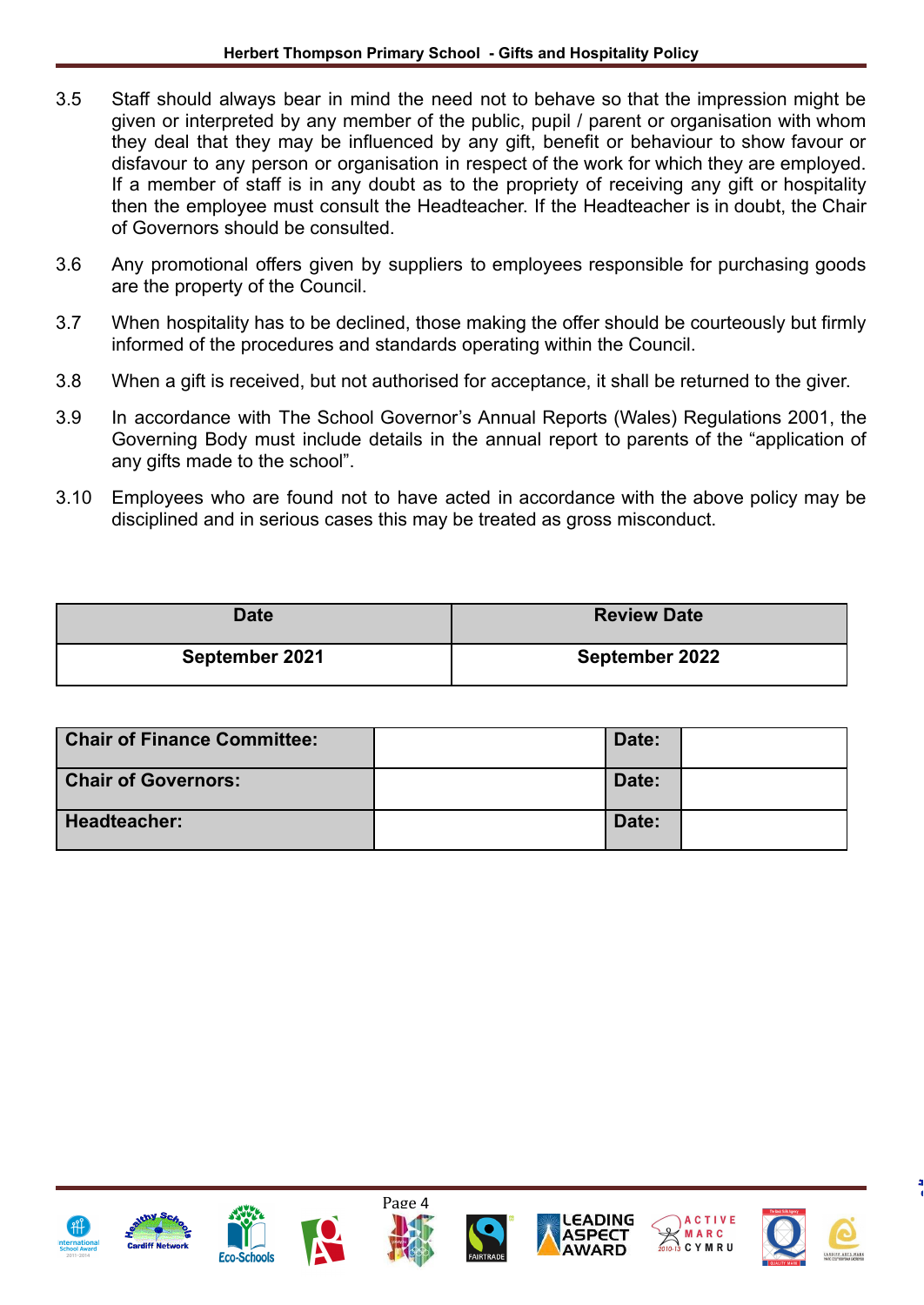#### **Appendix 1**

#### **Herbert Thompson Primary School Hospitality, Gifts and Gratuities Form**

#### (Office use only) **AUTHORISED:**

| Headteacher:                     |       |
|----------------------------------|-------|
| or<br><b>Clerk to Governors:</b> | Date  |
| or<br><b>Chair of Governors:</b> | Date: |

*Completed forms should be returned to the Clerk to the Governors*